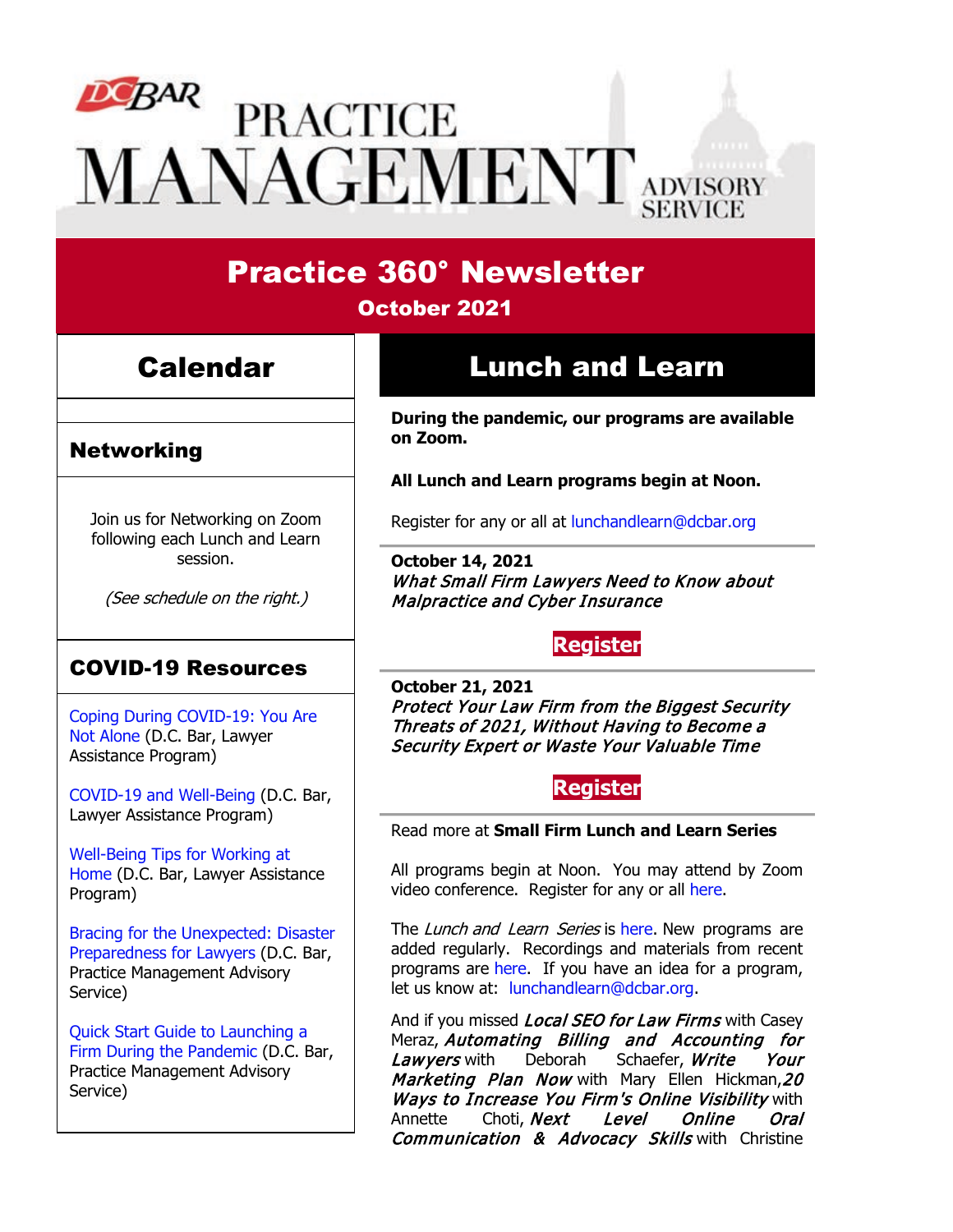[New Law Firm Quick Start](https://www.dcbar.org/getmedia/34a3addd-9a13-4fc7-8e68-fbc2be8b50e0/Quick-start-Tech-Guide-final?utm_source=Real%20Magnet&utm_medium=INSERT_CHANNEL&utm_campaign=INSERT_LINK_ID)  [Technology Guide](https://www.dcbar.org/getmedia/34a3addd-9a13-4fc7-8e68-fbc2be8b50e0/Quick-start-Tech-Guide-final?utm_source=Real%20Magnet&utm_medium=INSERT_CHANNEL&utm_campaign=INSERT_LINK_ID) (D.C. Bar, Practice Management Advisory Service)

[Working Remotely During the](https://www.dcbar.org/news-events/news/working-remotely-during-the-pandemic-a-guide-to-ba?utm_source=Real%20Magnet&utm_medium=INSERT_CHANNEL&utm_campaign=INSERT_LINK_ID)  [Pandemic: A Guide to Bar Member](https://www.dcbar.org/news-events/news/working-remotely-during-the-pandemic-a-guide-to-ba?utm_source=Real%20Magnet&utm_medium=INSERT_CHANNEL&utm_campaign=INSERT_LINK_ID)  [Benefits](https://www.dcbar.org/news-events/news/working-remotely-during-the-pandemic-a-guide-to-ba?utm_source=Real%20Magnet&utm_medium=INSERT_CHANNEL&utm_campaign=INSERT_LINK_ID) (D.C. Bar, Practice Management Advisory Service)

[Legal Ethics in the Age of](https://www.dcbar.org/news-events/news/legal-ethics-in-the-age-of-the-coronavirus?utm_source=Real%20Magnet&utm_medium=INSERT_CHANNEL&utm_campaign=INSERT_LINK_ID)  [Coronavirus](https://www.dcbar.org/news-events/news/legal-ethics-in-the-age-of-the-coronavirus?utm_source=Real%20Magnet&utm_medium=INSERT_CHANNEL&utm_campaign=INSERT_LINK_ID) (D.C. Bar, Legal Ethics Program)

[Link to other D.C. Bar Covid-19](https://www.dcbar.org/for-lawyers/membership/covid-19-resources?utm_source=Real%20Magnet&utm_medium=INSERT_CHANNEL&utm_campaign=INSERT_LINK_ID)  **[Resources](https://www.dcbar.org/for-lawyers/membership/covid-19-resources?utm_source=Real%20Magnet&utm_medium=INSERT_CHANNEL&utm_campaign=INSERT_LINK_ID)** 

### PMAS Events

#### **October 2021**

**October 2** – Successful Small Firm Practice Course (Saturday session, *Day 1 of 2*) **October 4** – Successful Small Firm Practice Course (Monday session, *Day 4 of 8*) **October 13** – Day 1 of Basic Training & Beyond **October 14** – What Small Firm Lawyers Need to Know about Malpractice and Cyber Insurance **October 18** – Successful Small Firm Practice Course (Monday session, *Day 5 of 8*) **October 20** – Day 2 of Basic Training & Beyond **October 21** – Protect Your Law Firm from the Biggest Security Threats of 2021, Without Having to Become a Security Expert or Waste Your Valuable Time

**October 25** – Successful Small Firm Practice Course (Monday session, *Day 6 of 8*)

#### **Ethics**

Here is new ethics guidance on **Lawyer-Directors Representing Entity-Clients,** [Legal Ethics Opinion 382](https://www.dcbar.org/For-Lawyers/Legal-Ethics/Ethics-Opinions-210-Present/Ethics-Opinion-382?utm_source=Real%20Magnet&utm_medium=INSERT_CHANNEL&utm_campaign=INSERT_LINK_ID)**.**

#### Clapp, *Collaborative Law Practice* with Alice Ahearn & Emily Baker, the 5 Most Common Trust Accounting

Mistakes with Tom Boyle, or any other programs this year, here are the [recordings and materials.](https://www.dcbar.org/for-lawyers/practice-management-advisory-service/courses-and-trainings/small-firm-lunch-and-learn-series/past-lunch-and-learn-programs?utm_source=Real%20Magnet&utm_medium=INSERT_CHANNEL&utm_campaign=INSERT_LINK_ID)

### Basic Training & Beyond

Here is how to start, grow and manage a law firm in a large, urban market during a pandemic. Our monthly [Basic Training & Beyond](http://www.mmsend31.com/link.cfm?r=zvkjaWqFFUTRz65Avl-Ftw%7E%7E&pe=c3ph7NU-Re1l6uj-xoZC_Nqnf2HGTrpIRRfl_qZmlgZN_I06rShTZ-AlGs0Wp7CGgKUozsdU2izsioLhmXaRbg%7E%7E&t=prXb-jowJMuBRf73r4YKRA%7E%7E)**,** is set for October 13 and 20  $(9:15 a.m. - 4:30 p.m.)$  We will meet by Zoom videoconference. [Register here.](http://www.mmsend31.com/link.cfm?r=zvkjaWqFFUTRz65Avl-Ftw%7E%7E&pe=BxjSlIjTK_3i3Os02s37pODjnSEaSaIBfLm0UarKy-K07-G29KY0F7SoVNdKQgSYIVrXVvuyFBcMiPY5X35JOA%7E%7E&t=prXb-jowJMuBRf73r4YKRA%7E%7E)

This program has been presented 282 times for more than 4,000 lawyers over the last thirteen years and many have launched and are operating small law firms. We keep in touch with many small firms and what we learn informs the content for this program.

### Managing Money

Learn how to onboard a new client by creating the appropriate fee agreement; make the proper entries onto the client ledger and trust account, when needed; track the established earning mechanism; and make proper entries in the firm's operating or business account.

[Register for an upcoming session or schedule a session](https://www.dcbar.org/for-lawyers/practice-management-advisory-service/courses-and-trainings/managing-money?utm_source=Real%20Magnet&utm_medium=INSERT_CHANNEL&utm_campaign=INSERT_LINK_ID)  [for your firm here.](https://www.dcbar.org/for-lawyers/practice-management-advisory-service/courses-and-trainings/managing-money?utm_source=Real%20Magnet&utm_medium=INSERT_CHANNEL&utm_campaign=INSERT_LINK_ID) 

# Successful Small Firm Practice Course

Monday sessions are underway and Saturday sessions begin October 2. We cover all aspects of starting, managing and growing a law firm in the District. The Course is more in-depth than Basic Training because attendees create work product for their firm, such as a business plan, fee agreements and marketing content. Monday sessions continue October 4.

[Register here for the day sessions or weekend sessions.](https://www.dcbar.org/for-lawyers/practice-management-advisory-service/courses-and-trainings/successful-small-firm-practice?utm_source=Real%20Magnet&utm_medium=INSERT_CHANNEL&utm_campaign=INSERT_LINK_ID)

# PMAS Links and Free Downloads